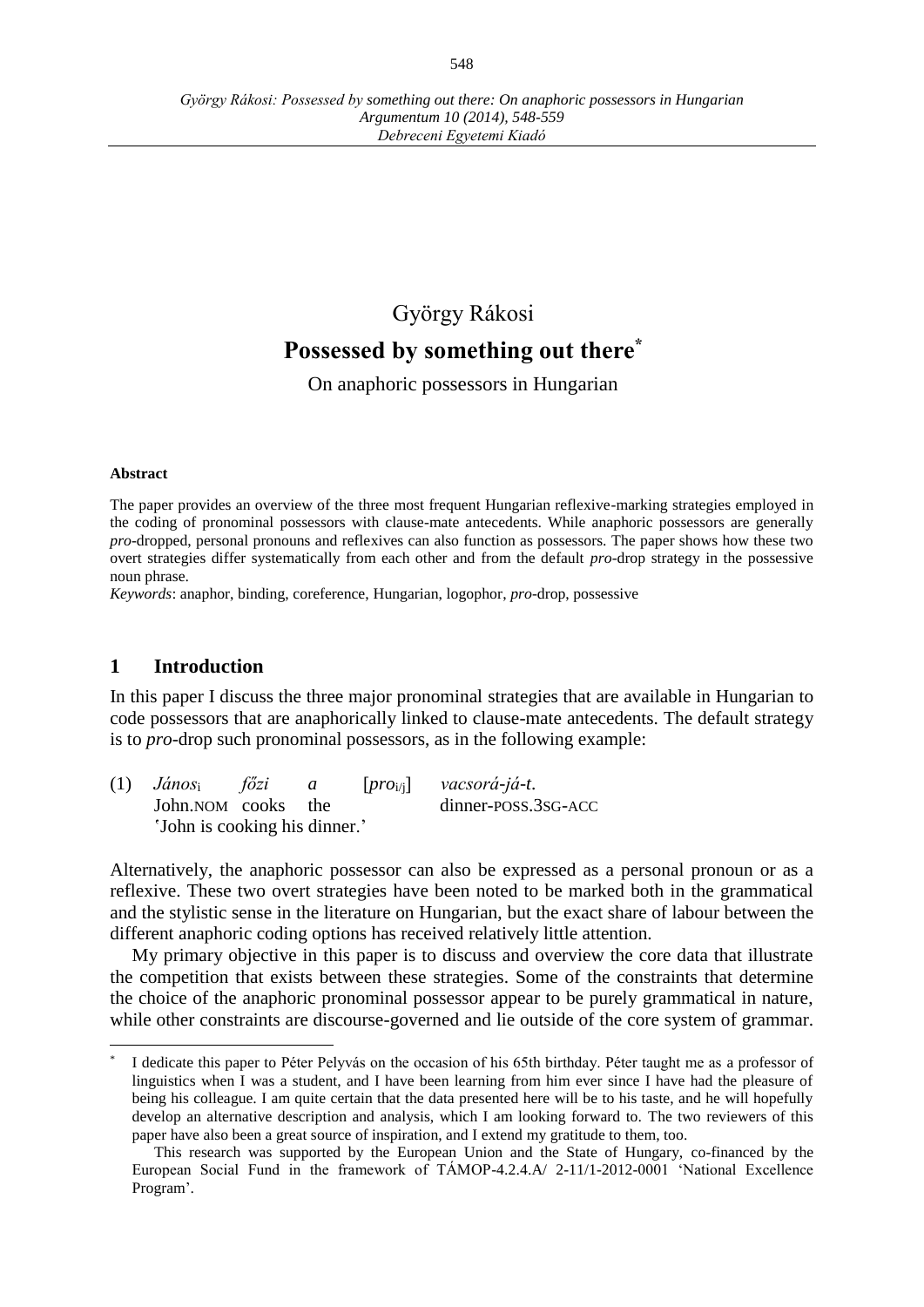I focus here on the two overt strategies. While personal pronouns and reflexives do not at first sight appear to be in complementary distribution in the possessor position of the Hungarian possessive noun phrase, they are in fact not in free variation. The reflexive functions as a bound variable but it is not used to mark coreference. Furthermore, it is the preferred or the only option in logophoric contexts and in cases where the extended predicate denotes an inherently reflexive relation.

The structure of the paper is as follows. In Section 2, I provide a short overview of the grammar of pronominal possessors in Hungarian, with special regard to the existing literature on pronominal possessors that have a clause-mate antecedent. In Section 3, I discuss a set of data that have not been noted before in the pertinent literature on Hungarian and argue that the three basic pronominal coding strategies that are available for possessors are not grammatical equivalents. The examples discussed involve data that I collected from the *Hungarian National Corpus*. 1 I round up the discussion and conclude in Section 4.

## **2 Hungarian pronominal possessors: the background**

#### *2.1 Possessive morphology and* **pro***-drop inside the noun phrase*

The pronominal possessor inside the Hungarian possessive construction is in nominative case, and it shows agreement in person and number with the possessed head. The presence of this agreement morphology licenses the non-expression of the pronominal possessor itself. Following standard generative practice, I consider this phenomenon as an instance of *pro*drop, involving a covert pronominal possessor. I illustrate with examples containing singular overt and covert pronominal possessors. 2

| (2) | én<br>$a. \, az.$<br>I.NOM<br>the<br>'my dinner' |                            | vacsorá-m<br>dinner-POSS.1SG         |  | a'. (a) pro vacsorá-m<br>dinner-POSS.1SG<br>the<br>'my dinner' |                                           |
|-----|--------------------------------------------------|----------------------------|--------------------------------------|--|----------------------------------------------------------------|-------------------------------------------|
|     | $\mathbf{b}$ . $a$<br>the                        | <i>te</i><br>'your dinner' | vacsorá-d<br>you.NOM dinner-POSS.2SG |  | b'. (a) pro vacsorá-d<br>the<br>'your dinner'                  | dinner-POSS.2SG                           |
|     | c. $az \quad \delta$<br>the                      | he.NOM<br>'his dinner'     | vacsorá-ja<br>dinner-poss.3sG        |  | the<br>'his dinner'                                            | c'. (a) pro vacsorá-ja<br>dinner-POSS.3SG |

If the possessor is an overt personal pronoun, it is obligatorily preceded by the definite article in the possessive noun phrase. Since further details of the internal structure of the Hungarian possessive noun phrase are not directly relevant for the purposes of this paper, I refer the reader to previous work by Bartos (1999), Dékány (2011), den Dikken (1999), É. Kiss (1987, 2002), Laczkó (1995, 2007), Szabolcsi (1994) and Szabolcsi & Laczkó (1992) for comprehensive descriptions of the morphosyntax of possession in Hungarian.

 $\overline{a}$ 

<sup>1</sup> See Váradi (2002) for a description of the *Hungarian National Corpus* (HNC).

<sup>2</sup> I only discuss singular examples in this paper for expository purposes, but all the observations that I make here carry over to examples involving plural pronominal possessors.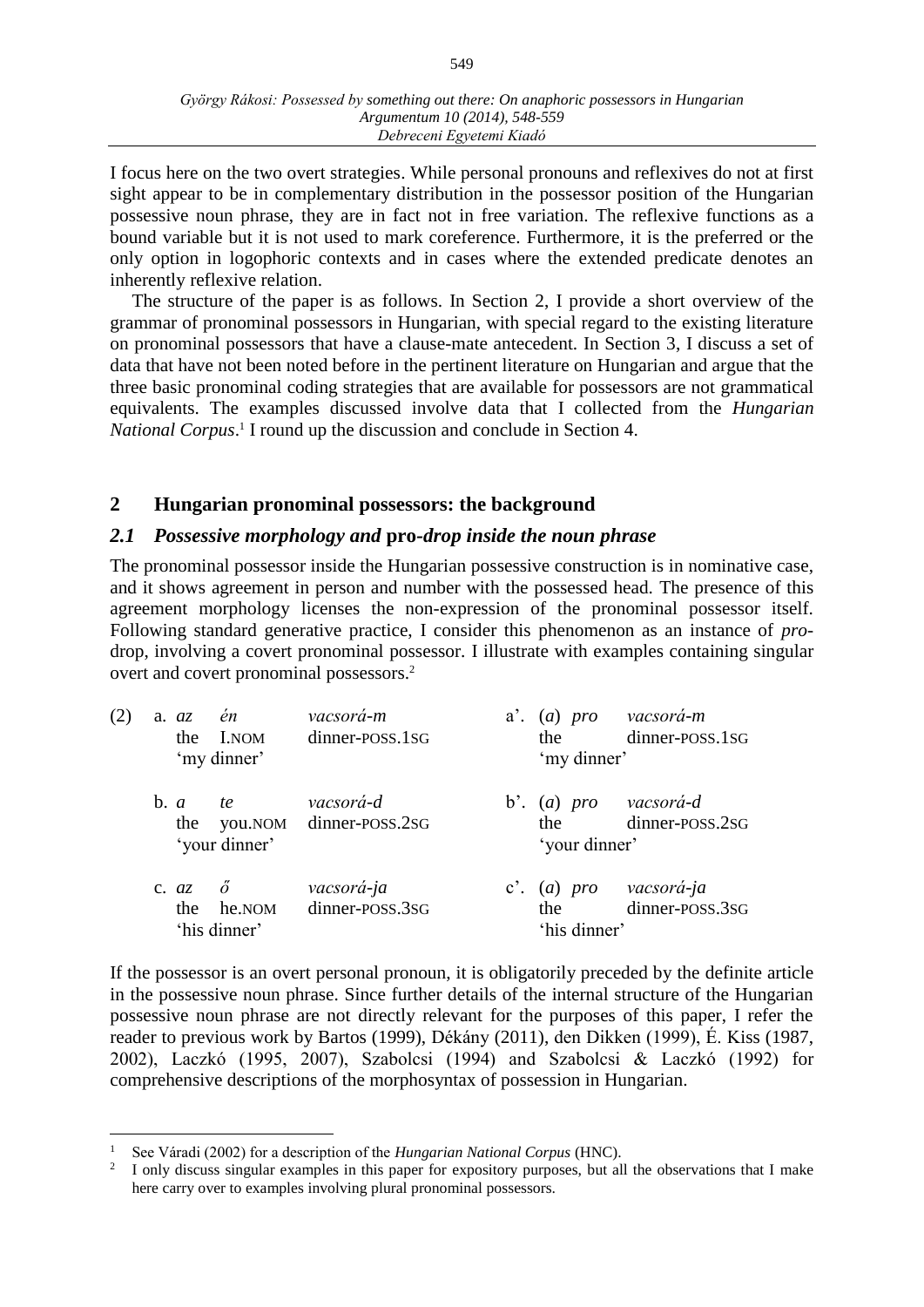Given that the agreement morphology identifies the possessor, the pronoun itself is regularly *pro*-dropped in accordance with the *pro*-drop nature of Hungarian, unless it bears a discourse function or it is otherwise emphatic in a non-semantic manner. The following minimal pair illustrates why an overt pronoun possessor may be required in certain focus constructions:<sup>3</sup>

|  | $(3)$ a. <i>János a</i> | <i>VACSORÁ-M-AT</i>                                     | ette | meg. |
|--|-------------------------|---------------------------------------------------------|------|------|
|  |                         | John. NOM the dinner-POSS. 1SG-ACC ate. 3SG PRT         |      |      |
|  |                         | 'It is my DINNER that John ate'( and not my breakfast.) |      |      |

|  |  | b. János a EN vacsorá-m-at                      | ette meg.   |  |
|--|--|-------------------------------------------------|-------------|--|
|  |  | John. NOM the I.NOM dinner-POSS. 1SG-ACC        | ate.3sG PRT |  |
|  |  | 'It is MY dinner that John ate' ( and not his.) |             |  |

In (3a), it is the possessum that is interpreted as the focus of the clause; and possessor focus is only possible if the pronominal possessor is overtly expressed (3b). The pronominal possessor can also be overt in the postverbal domain without any special discourse function:

| (4) |  |                                 |  | János megint meg-ette az (én) vacsorá-m-at.                  |
|-----|--|---------------------------------|--|--------------------------------------------------------------|
|     |  |                                 |  | John. NOM again PRT-ate. 3sG the I. NOM dinner-POSS. 1SG-ACC |
|     |  | 'John ate my dinner yet again.' |  |                                                              |

The pronoun is optional in (4), and its presence or absence does not seem to influence the propositional meaning of the clause. The generally accepted view is that this variation is purely stylistic in nature, and it does not have a strict semantic impact.

The basic reflexive pronominal *maga* 'himself' can also be a possessor.<sup>4</sup> The following two examples are both from the Hungarian National Corpus:

- (5) a. *Ezért is dicséri mindenki a maga autó-já-t*. this.for too praises everybody.NOM the himself.NOM car-POSS.3SG-ACC 'This is why everybody praises his own car.'
	- b. *El-mond-aná-m a magam eset-é-t*. PRT-say-COND-1SG the myself.NOM case-POSS.3SG-ACC 'I would tell you about my own case.'

Unlike personal pronouns, reflexives show invariant 3sG agreement with the possessum.<sup>5</sup> I argue in Rákosi (2011) that this is a synchronic grammatical reflex of their possessive origin, since *maga* is historically a body part reflexive (so that *magam* 'myself' essentially derives from a by-now opaque possessive construction meaning 'my body'). Besides the distinctive agreement pattern, reflexive possessors also substantially differ from personal pronoun

 $\overline{a}$ 

<sup>3</sup> I use block capitals to mark the focussed constituent.

<sup>4</sup> The basic Hungarian reflexive *maga* 'himself' has more complex varieties (such as *önmaga* 'himself' and *jómaga* 'himself'), which I discuss in Rákosi (2011). These complex reflexives may also be possessors, though they are less frequent in this function than *maga*.

<sup>&</sup>lt;sup>5</sup> See Laczkó (2007, 2013) for a formal treatment of this agreement pattern in the framework of Lexical-Functional Grammar.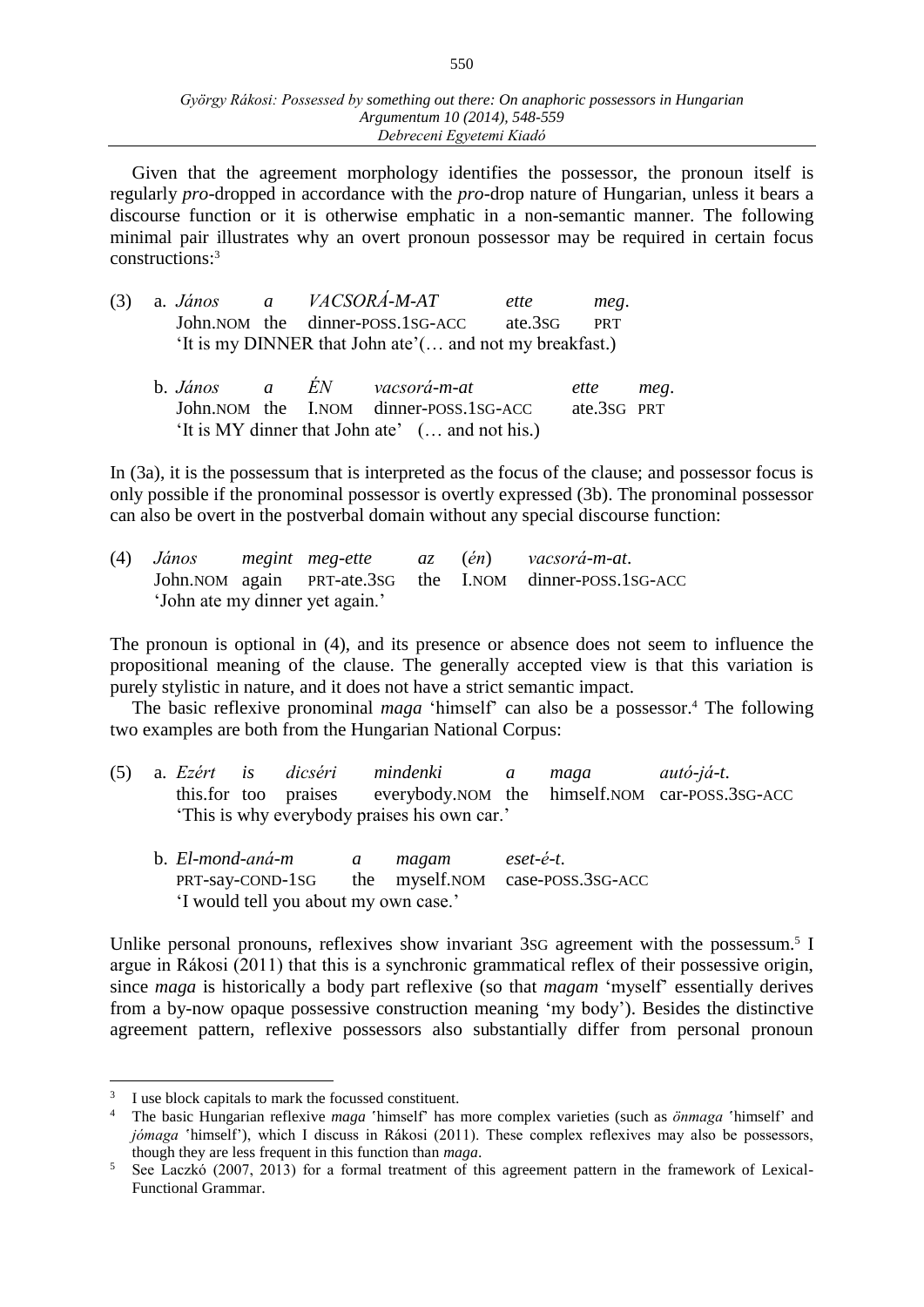possessors in the nature of the anaphoric relation that they code. These differences are discussed in detail in Section 3.

#### *2.2 Pronominal possessors and clause-mate antecedents*

The emerging picture is that when a possessor has a clause-mate antecedent, three pronominal strategies are available in principle to mark this referential dependency. The possessor is either (i) a covert *pro* or (ii) an overt personal pronoun (6a), or (iii) it is a reflexive (6b).<sup>6</sup>

|                           | (6) a. <i>János az pro/ő</i> |  | autó-já-val                    | ment | el. |
|---------------------------|------------------------------|--|--------------------------------|------|-----|
|                           | John.NOM the he.NOM          |  | car-POSS.3SG-with went.3SG PRT |      |     |
| 'John left with his car.' |                              |  |                                |      |     |

| b. <i>János</i>               | $\overline{a}$ | maga | autó-já-val                                                 | ment | el. |
|-------------------------------|----------------|------|-------------------------------------------------------------|------|-----|
|                               |                |      | John. NOM the himself. NOM car-POSS. 3SG-with went. 3SG PRT |      |     |
| 'John left with his own car." |                |      |                                                             |      |     |

The sentences in (6) are taken from É. Kiss (1987: 197). É. Kiss describes the reflexive example (6b) as marked, whereas the *pro*-drop strategy and the overt pronoun strategy are both treated by her as the "unmarked cases" (6a). For Bartos (1999: 36), however, the explicit pronoun in (6a) is stylistically marked in being slightly archaic or intentionally funny.

É. Kiss (1987) argues that the dependency between the subject antecedent and the possessor is not local, i.e., the possessive noun phrase constitutes a distinct binding domain in Hungarian. She presents this analysis as an alternative to the classical Binding Theory of Chomsky (1981), wherein the anaphoric possessors are in the governing category of the matrix clause that they are part of. The major argument É. Kiss (1987) makes for the claim that the possessive construction is a binding domain on its own is her judgement that (6a) is unmarked both with a covert or an overt pronominal possessor, unlike (6b) with the reflexive.

In this paper, I follow É. Kiss (1987) in not treating the dependency between the anaphoric possessor and the antecedent as local. As we will see in the Section 3, this assumption provides us with an analytical framework that can adequately account for the fine-grained variation in the data that I present there. Preliminary evidence pointing towards the same conclusion comes from possessor extraction constructions, wherein the possessor receives dative case and can be positioned relatively freely in the matrix clause that embeds the possessive noun phrase itself. Consider the following minimal pair.

| (7) | a. *Mindenki                         |  |  |  | nek-i a legközelebbi hozzátartozó-ja. |  |  |  |  |
|-----|--------------------------------------|--|--|--|---------------------------------------|--|--|--|--|
|     | everybody.NOM DAT-3sG the closest    |  |  |  | relative-POSS.3SG                     |  |  |  |  |
|     | 'Everybody is his closest relative.' |  |  |  |                                       |  |  |  |  |

 $\overline{a}$ 

b. *Mindenki magá-nak a legközelebbi hozzátartozó-ja*. everybody.NOM himself-DAT the closest relative-POSS.3SG 'Everybody is his own closest relative.'

<sup>6</sup> The pronominal possessors in the forthcoming examples are all meant to be in a referential dependency with a clause-mate antecedent, if there is one. The dependency itself is identifiable through the English translation, and I avoid the use of indices.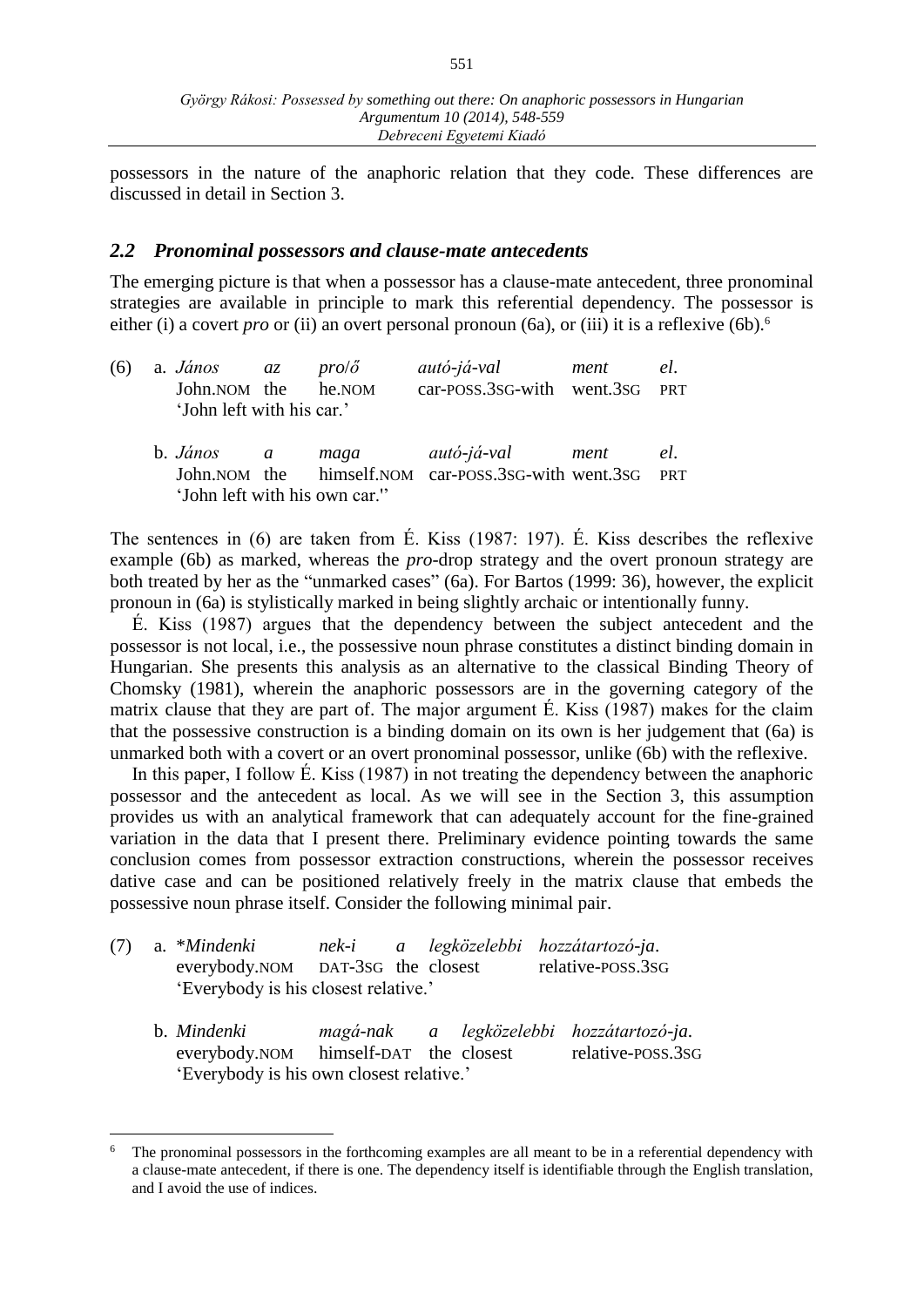While both the personal pronoun and the reflexive possessor can be anaphoric to the subject in (6), in (7), where the possessor has been extracted and receives dative case, only the reflexive strategy is grammatical  $(7b)$ .<sup>7</sup> The simplest explanation is that it is only through extraction that the possessor and the subject end up in the same local binding domain, and this configuration requires the use of the reflexive anaphor. Given that (6) is subject to no such restriction, the possessive noun phrase must indeed form a distinct binding domain, as É. Kiss (1987) argues.

In the rest of this paper, I only discuss examples with non-extracted, nominative possessors. It is this construction wherein the three anaphoric strategies discussed here are in variation. Furthermore, it is the nominative possessor construction that represents the unmarked case in the sense that (dative) possessor extraction is licensed only under specific grammatical and discourse constraints. These constraints are discussed in detail in the literature cited in Section 1, but they lie outside of the focus of this paper.

## **3 A closer look at the data**

## *3.1 On the marked nature of overt pronominal reflexives*

As discussed in 2.2, É. Kiss (1987) considers reflexives the marked option in the case of possessor anaphora, and Bartos (1999) regards the overt personal pronoun in the self-same function as slightly archaic or as a marker of intentionally playful styles. Indeed, it is only the *pro*-option that sounds natural in the default case (8a), while the personal pronoun or the reflexive does not (8b).

| $(8)$ a. János $f\ddot{o}zi$ a [pro] vacsorá-já-t. |  |                     |
|----------------------------------------------------|--|---------------------|
| John. NOM cooks the                                |  | dinner-POSS.3SG-ACC |
| 'John is cooking his dinner.'                      |  |                     |
|                                                    |  |                     |

b. *János főzi az ő* / *a maga vacsorá-já-t*. John.NOM cooks the he.NOM the himself.NOM dinner-POSS.3SG-ACC 'John is cooking his / his own dinner.'

Nevertheless, the issue with (8b) does not appear to be strictly grammatical in nature. Once the context has the stylistic overtones that Bartos (1999) refers to, both the pronoun and the reflexive become fully acceptable for native speakers. Such an effect can be achieved by inserting the speaker-oriented modifier *kis* 'little' in the possessive construction, as in (9):

(9) *János főzi az ő* / *a maga kis vacsorá-já-t*. John.NOM cooks the he.NOM the himself.NOM little dinner-POSS.3SG-ACC 'John is cooking his / his own little dinner.'

The Hungarian adjective triggers much the same implicatures as the English *little*. The exact nature of this contribution is not directly relevant for us. What matters is that the anaphoric dependency is available in (9) with both possessors for native speakers, and speakers do not

 $\overline{a}$ <sup>7</sup> Extraction of a reflexive dative possessor is a marked phenomenon which requires strong discourse support. But when the licensing conditions are favourable, the contrast between the pronominal and the reflexive possessor is sharp.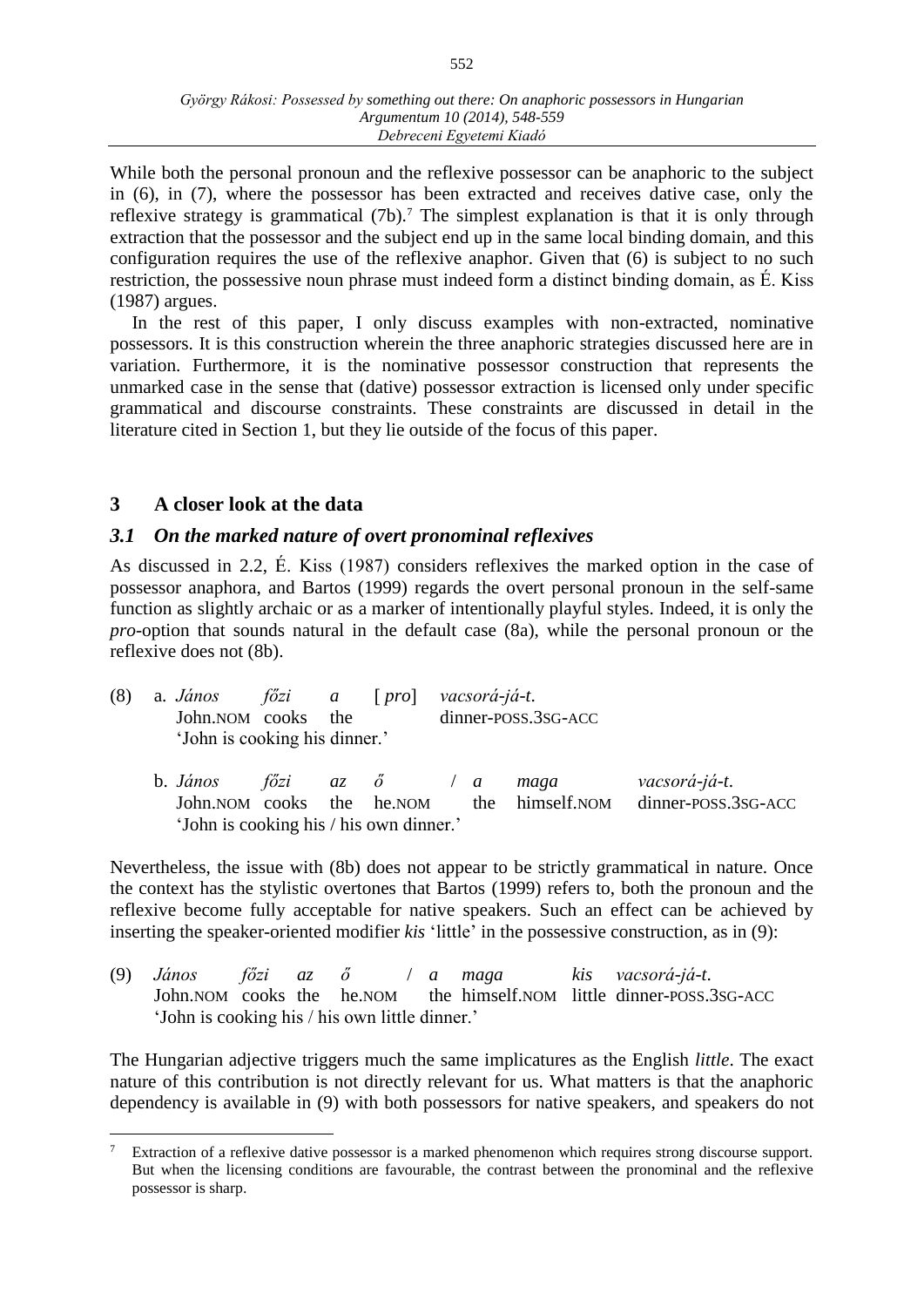find such examples marked in the grammatical sense. Since there is no essential grammatical difference between (8b) and (9), I conclude that the issue with (8b) does not concern the core grammar of this construction.<sup>8</sup>

There is, nevertheless, another sense in which reflexive possessors may be in need of discourse licensing. One important recognition that emerged from the study of reflexive data that do not fit within the bounds of Chomsky's (1981) Binding Theory was that many reflexives are not proper anaphors, but are discourse-licensed pronominals. Such logophoric uses of reflexives are licensed within a piece of discourse that represents the perspective of the antecedent (see especially Pollard & Sag  $(1992)$  and Reinhart & Reuland  $(1993)$  for a theoretically relevant evaluation of such data). Consider the following minimal pair for illustration ((10a) is from the Hungarian National Corpus):

| $(10)$ John feels that $\ldots$<br>I feel that                                  | : *(10a), $\sqrt{(10b)}$<br>$\therefore \sqrt{(10a)}, \sqrt{(10b)}$                                                                                                                                |            |
|---------------------------------------------------------------------------------|----------------------------------------------------------------------------------------------------------------------------------------------------------------------------------------------------|------------|
| a. $E_z$ a változás<br>this the change. NOM<br>meg-változtatta<br>PRT-alter.3sG | mintha<br>bense-jé-t<br>magam<br>$\mathfrak a$<br>as though the myself. NOM inside-POSS. 3SG-ACC<br>volna.<br><b>COND</b><br>'As though this change had altered my own internal constitution too.' | İS.<br>too |
| b. $E_z$ a változás<br>this the change. NOM<br>meg-változtatta<br>PRT-alter.3sG | benső-m-et<br>mintha<br>az én<br>as though the I.NOM inside-POSS.1SG-ACC<br>volna.<br><b>COND</b><br>'As though this change had altered my internal constitution too.'                             | is<br>too  |

What the two examples share is that the possessor does not have an overt antecedent in the sentence. Rather, this antecedent is available from the extended discourse: it is the speaker in this particular case. The particle *is* 'too' triggers the use of a pronominal possessor, because the referent of this possessor is contrasted with another individual not named in the sentence. When the reflexive is used (10a), the sentence *must* be interpreted as being presented from the speaker's perspective. I try to illustrate this via the bold supertext, which is English for expository purposes. If we try to embed (10a) in a matrix clause whose subject introduces a perspective-holder different from the speaker (*John*), then (10a) becomes unacceptable because of the lack of an available prominent logophoric antecedent. The personal pronoun in

 $\overline{a}$ <sup>8</sup> As Bartos (1999: 36) notes, the anaphoric personal pronoun in (8b) also has an archaic character. It is often claimed that the use of personal pronoun possessors – with or without clause-mate antecedents – was frequent under the influence of Latin and Greek in earlier centuries. In a recent quantitative study of the Hungarian translations of the Parable of the Prodigal Son ranging from the fifteenth century to the twentieth, Demján (2007) has found that the use of overt personal pronoun possessors has been more or less steadily on the decline from a peak found in the earliest translations in the fifteenth century. The early translators, it seems, worked more under the influence of the Latin and Greek originals, in which the pronominal possessor is normally explicit. This practice changed in later centuries when Biblical texts were written in a style closer to the Hungarian spoken in the age. However, since some of the Bible versions that are still in common use contain language which is recognised as archaic, the "overuse" of explicit possessor pronouns may be familiar to many speakers *qua* a feature of an archaic variety of Hungarian. Hence the archaic character of the pronoun in (8b).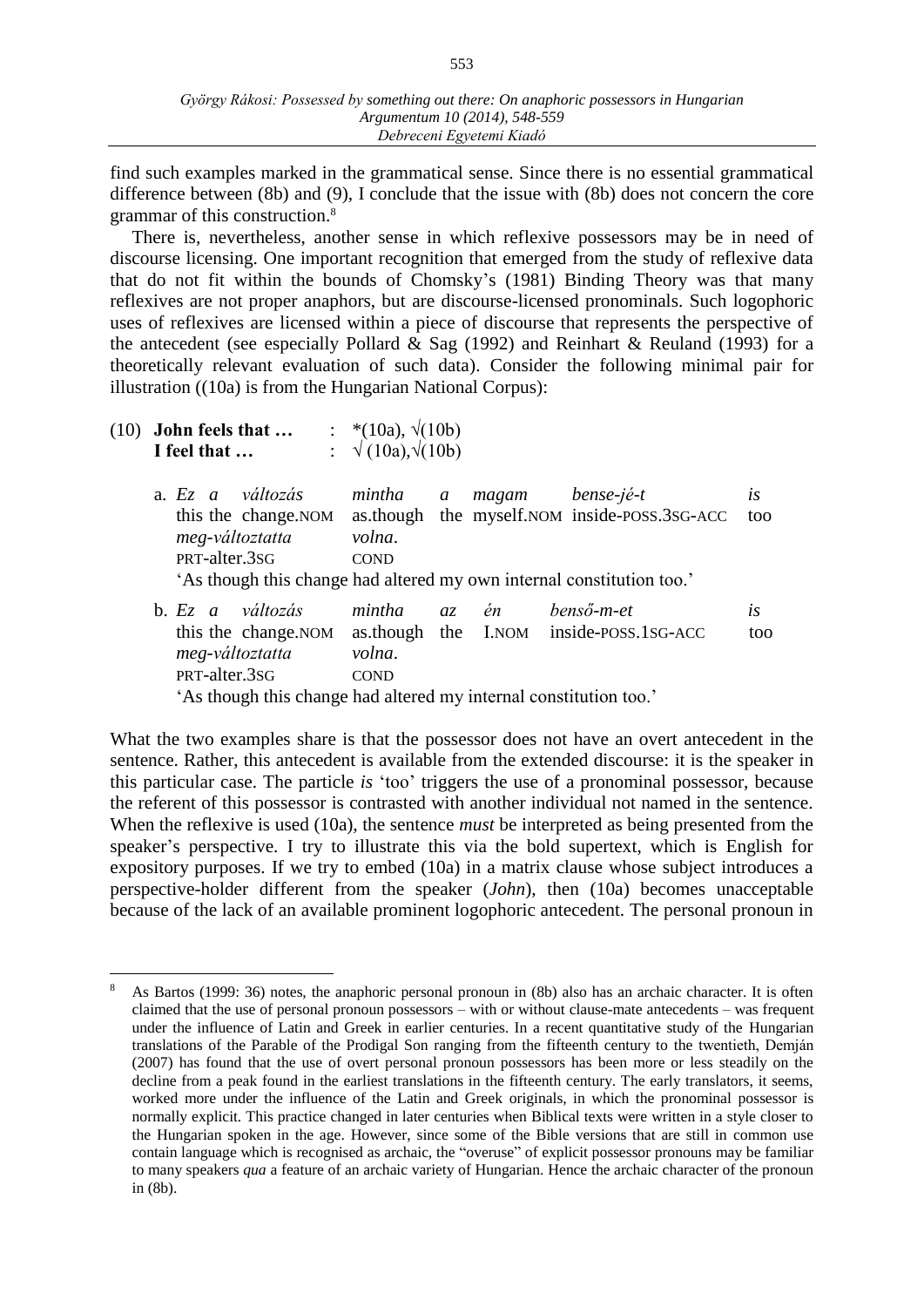(10b) is subject to no such restrictions since the personal pronoun does not require a logophoric antecedent (though it *can* have one).

The logophoric reading of the reflexive possessor is most prominent when there is no clause-mate antecedent available. Nevertheless, many of the attested examples with clausemate antecedents also have a logophoric character under closer inspection. This fact in itself provides an explanation for why at least a subset of possessive reflexives is felt to be marked: logophoric elements in need of discourse licensing require more effort to process than bound pronominals, which participate in a dependency directly coded in grammar.

#### *3.2 Bound and coreferential uses*

It is not the case however that every instance of the possessor *maga* 'himself' is logophoric. The reflexive can also function as a bound variable, which is most evident if the antecedent is a quantified noun phrase, as in the following two examples (both examples are from the Hungarian National Corpus, and (5a) is repeated as (11a)):

|                                             |  |  |  | (11) a. Ezért is dicséri mindenki a |  | maga autó-já-t. |                                                                     |
|---------------------------------------------|--|--|--|-------------------------------------|--|-----------------|---------------------------------------------------------------------|
|                                             |  |  |  |                                     |  |                 | this.for too praises everybody.nom the himself.nom car-poss.3sg-ACC |
| This is why everybody praises his own car.' |  |  |  |                                     |  |                 |                                                                     |

|                                     |  | b. Minden kor-nak | meg-van a maga |  |  | Antikrisztus-a.                   |  |
|-------------------------------------|--|-------------------|----------------|--|--|-----------------------------------|--|
|                                     |  | every age-DAT     | PRT-is         |  |  | the itself.NOM Antichrist-3sG.NOM |  |
| 'Every age has its own Antichrist.' |  |                   |                |  |  |                                   |  |

Pronominals acting as bound variables only need a c-commanding antecedent, which does not have to be local. Therefore the data in (11) do not refute the assumption that the possessive noun phrase constitutes its own binding domain (see 2.2).

On more careful inspection it turns out that non-logophoric reflexive possessors only allow for bound readings, and they do not license proper coreference. Binding and coreference are two, truth-conditionally distinct modes of establishing referential dependencies, of which only the former is directly coded in the computational system (see Reinhart 2006 for an overview and references). The truth-conditional difference between the two readings can be made prominent in, for example, VP-ellipsis constructions. Consider the following minimal pair:

- (12) a. *A magam arc-á-t kerest-em a gesztus-á-ban. Te is*. the myself.NOM face-POSS.3SG-ACClooked.for-1SG the gesture-POSS.3SG-in you too 'I was looking for my own face in his gesture. You too.'
	- → You searched for you own face in his gesture. *binding*

|                                                      |  |  | b. $Az$ én arc-om-at                                                       |  |  | kerest-em a gesztus-á-ban. Te is. |  |  |
|------------------------------------------------------|--|--|----------------------------------------------------------------------------|--|--|-----------------------------------|--|--|
|                                                      |  |  | the I.NOM face-POSS.1SG-ACC looked.for-1SG the gesture-POSS.3SG-in you too |  |  |                                   |  |  |
| 'I was looking for my face in his gesture. You too.' |  |  |                                                                            |  |  |                                   |  |  |
|                                                      |  |  | $\rightarrow$ You searched for my face in his gesture.                     |  |  | coreference                       |  |  |

The possessor is a reflexive in (12a). Following Reinhart (2006), I assume that binding creates a  $\lambda$ -predicate, resulting in the semantics informally characterised here for (12a) as 'I was looking for self's face in his gesture'. What is missing from the second, elliptical structure is this VP with an open variable ('looking for self's face in his gesture'), which is bound by the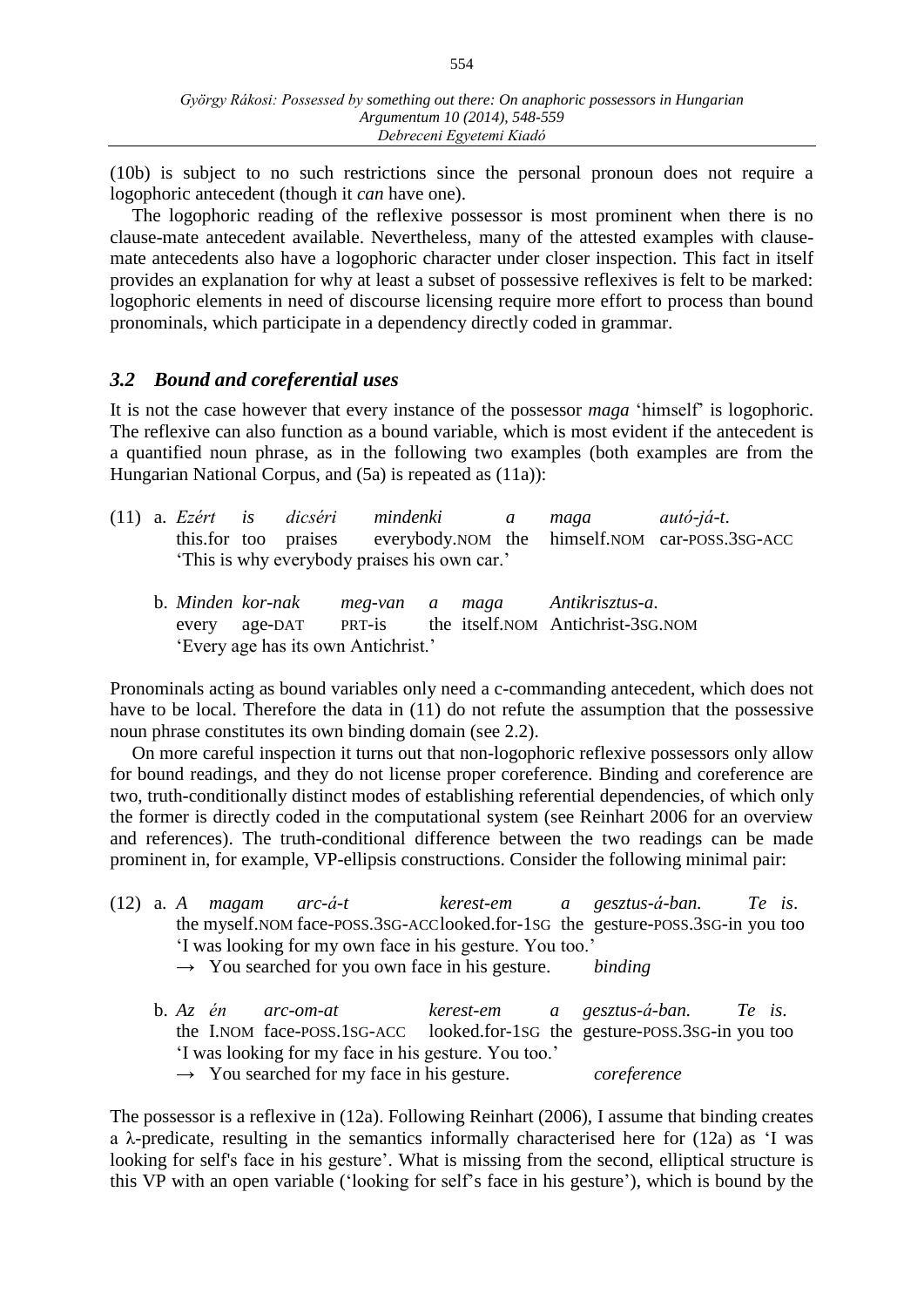subject *te* 'you' and the bound interpretation results. If, however, the possessor is a personal pronoun, as in (12b), no such reflexivised  $\lambda$ -predicate is created. In (12b) the dependency between the possessor and the *pro*-dropped matrix subject is coreference, and consequently, what is ellipted in the second sentence is the VP 'looking for my face in this gesture'. The reading indicated under (12b) results. 9

*Pro*-dropped possessors do allow for both interpretations, much like an English pronominal possessor does:

|                                                      | $(13)$ Az arc-om-at                                        |  |  | kerest-em a gesztus-á-ban.                                           | Te is. |  |  |
|------------------------------------------------------|------------------------------------------------------------|--|--|----------------------------------------------------------------------|--------|--|--|
|                                                      |                                                            |  |  | the face-poss.1sG-ACC looked.for-1sG the gesture-poss.3sG-in you too |        |  |  |
| 'I was looking for my face in his gesture. You too.' |                                                            |  |  |                                                                      |        |  |  |
|                                                      | $\rightarrow$ You searched for you own face in his gesture |  |  | hindina                                                              |        |  |  |

| $\rightarrow$ You searched for you own face in his gesture. | binding     |
|-------------------------------------------------------------|-------------|
| $\rightarrow$ You searched for my face in his gesture.      | coreference |

The general difference between (13) and (12) is that in (12) the possessor has been overtly spelled out because the possessor is emphatic or is contrastively interpreted (see 2.1). In such contexts, the personal pronoun seems to be specialized for coreferential readings, whereas the reflexive licenses the bound variable interpretation.

## *3.3 One further semantic difference*

I repeat example (11b) below in a slightly altered form to illustrate another semantic difference between reflexive and personal pronoun possessors.

| $(14)$ a. Ennek a kor-nak is meg-van a | this.DAT the age-DAT too PRT-is<br>'This age also has its own Antichrist.' |  |  | maga Antikrisztusa.<br>the itself.NOM Antichrist-3sG.NOM |
|----------------------------------------|----------------------------------------------------------------------------|--|--|----------------------------------------------------------|
| $b.*Ennek$ a kor-nak is meg-van az ő   | this.DAT the age-DAT too PRT-is<br>'This age also has his own Antichrist.' |  |  | Antikrisztusa.<br>the he.NOM Antichrist-3sG.NOM          |

Hungarian does not have grammatical gender, but the +/–HUMAN feature does play a role in constraining the interpretation of pronouns.<sup>10</sup> As (14a) shows, the reflexive possessor *maga* 'himself/itself' can have –HUMAN antecedents. The personal pronoun possessor, however, is unacceptable in such contexts (14b). This is yet another difference that shows that reflexives and personal pronouns are not in free variation in the possessor position of the Hungarian noun phrase.

# *3.4 Inherently reflexive predicates*

 $\overline{a}$ 

An inherently reflexive predicate is one that contains a variable that is necessarily bound by an antecedent within the clause. *Draw oneself up* is one such (extended) predicate in English:

Some speakers can accept the coreferential reading with the reflexive possessor, too (12a). This is not directly relevant for us now, what is important is that while (12b) does not license the bound reading, (12a) does.

<sup>&</sup>lt;sup>10</sup> Alternatively, the relevant referential constraint is an animacy constraint. The judgements are not always clear, therefore I discuss this constraint as one governed by the +/–HUMAN feature.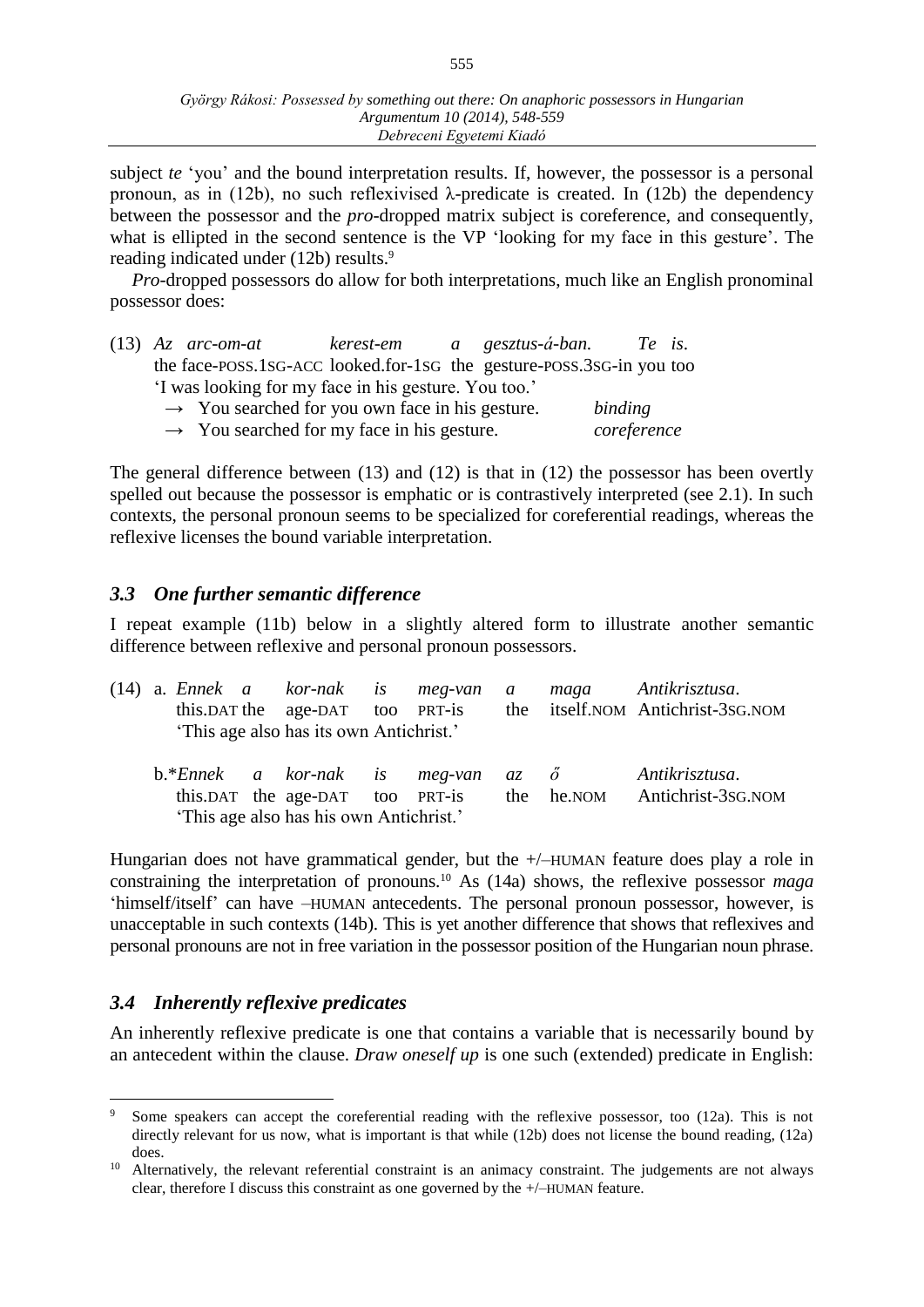one can only draw himself, but not others, up on the intended reading of 'make oneself look bigger by standing straight'. This example can also be directly rendered in Hungarian, see (15):

| $(15)$ János | ki-húzta                                                         | magá-t      | $*$ Kati-t |
|--------------|------------------------------------------------------------------|-------------|------------|
|              | John.NOM out-drew.3sG                                            | himself-ACC | Kate-ACC   |
|              | 'John drew himself /*Kate up.' (on the intended posture reading) |             |            |

The variable position of an inherently reflexive predicate is marked by the basic reflexive *maga* 'himself' in Hungarian.

If one carefully goes through the corpus sentences containing reflexive possessors, it turns out to be the case that a dominant majority of the non-logophoric examples appears in inherently reflexive predicates. The following examples are based on data I found in the Hungarian National Corpus. I shortened them for expository purposes, without changing on the features that are relevant for us.

|  |  | (16) a. Ennek is meg-van a maga    |  | átfutási ide-je.                                          |
|--|--|------------------------------------|--|-----------------------------------------------------------|
|  |  |                                    |  | this.DAT too PRT-is the itself.NOM lead.time-POSS.3SG.NOM |
|  |  | 'This also has its own lead-time.' |  |                                                           |

- b. *A kormány a maga befolyása alá hajtotta a tévé-t* the government.NOM the itself.NOMcontrol-POSS.3SG under drove.3SGthe tv-ACC 'The government brought the tv under its own control.'
- c. *Ez az év rossz-nak számít a maga 100 milliós árbevétel-é-vel*. this year bad-DAT counts the itself.NOM100 million turnover-POSS.3SG-with 'This year counts as bad with its turnover of 100 million.'
- d. *A maga mód-já-n János is próbált segíteni*. the himself.NOM manner-POSS.3SG-on John.NOM too tried.3SG to.help 'John also tried to help in his own way.'

What connects all these examples is that they involve a predicate whose possessor must have an anaphoric antecedent within the clause.

Many other examples are only dominantly, but not necessarily construed as reflexive. In (17), for example, it is possible to switch to non-anaphoric possessors (as in *I was totally occupied by John's problem*), but with this particular predicate, it is the non-anaphoric reading that is marked in the sense of being less frequent.

|  | (17) Teljesen elfoglalt                     | $\alpha$ | magam baj-a. |                                                          |
|--|---------------------------------------------|----------|--------------|----------------------------------------------------------|
|  |                                             |          |              | totally occupied.3sG the myself.nom problem-poss.3sG.nom |
|  | 'I was totally occupied by my own problem.' |          |              |                                                          |

It seems safe to conclude that other things being equal and in the absence of other factors (such as logophoricity), reflexive possessors are best when the possessive noun phrase is part of an inherently or dominantly reflexive predicate.

In the former case, the reflexive cannot normally be replaced by a personal pronoun, while it is a possibility in the latter. Consider these two examples and compare them with (16d) and (17), respectively: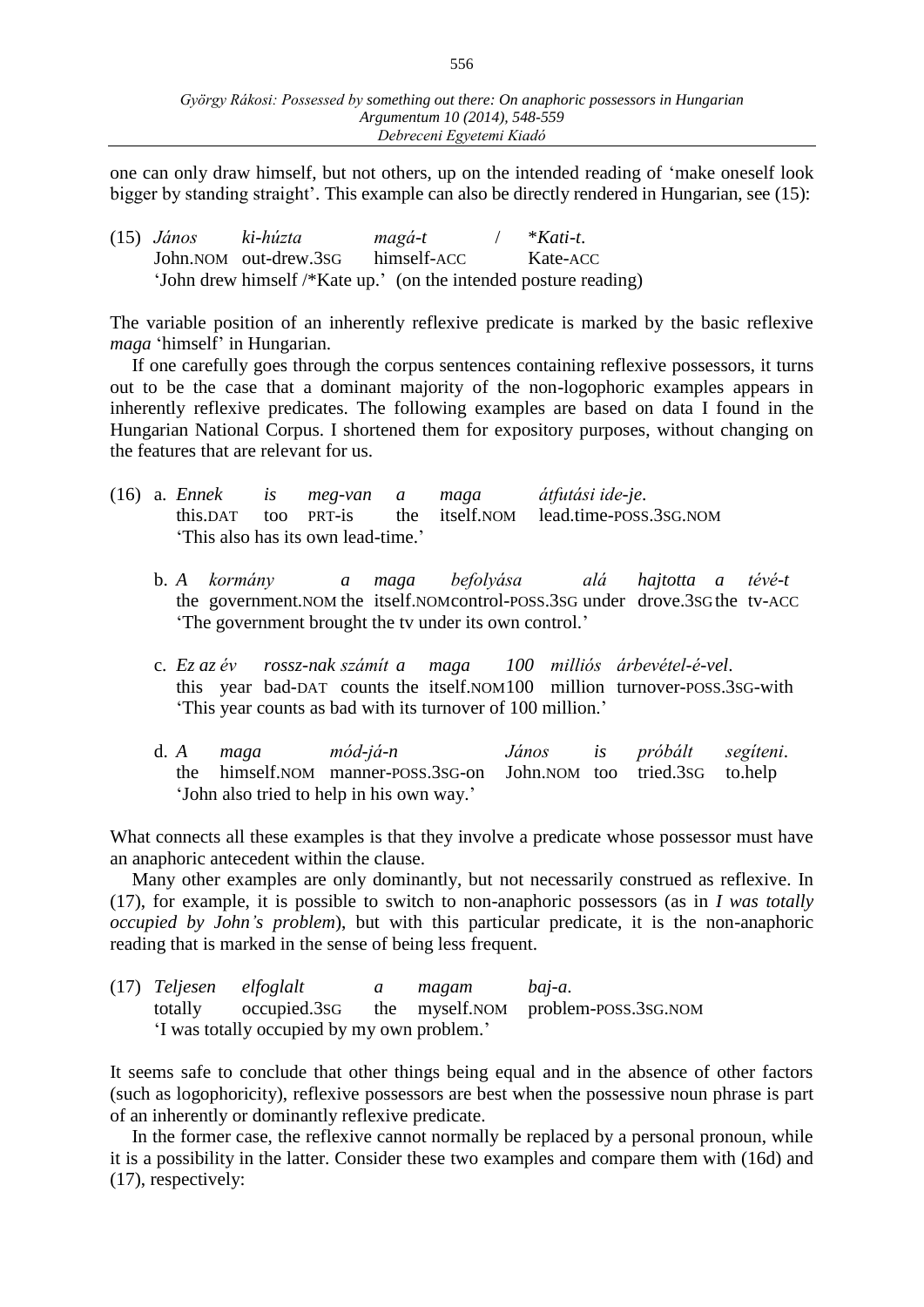| György Rákosi: Possessed by something out there: On anaphoric possessors in Hungarian |
|---------------------------------------------------------------------------------------|
| Argumentum 10 (2014), 548-559                                                         |
| Debreceni Egyetemi Kiadó                                                              |

|                                           |  |  |  | (18) a. $*Az \, \tilde{\sigma}$ mód-já-n                     |  |  | János is próbált segíteni. |  |
|-------------------------------------------|--|--|--|--------------------------------------------------------------|--|--|----------------------------|--|
|                                           |  |  |  | the he.NOM manner-poss.3sG-on John.NOM too tried.3sG to.help |  |  |                            |  |
| 'John also tried to help in his own way.' |  |  |  |                                                              |  |  |                            |  |

b. *Teljesen elfoglalt az én kis baj-om*. totally occupied.3SG the I.NOM little problem-POSS.1SG.NOM 'I was totally occupied by my own little problem.'

Thus inherently reflexive predicates represent yet another context where reflexive possessors and personal pronoun possessors are mostly in complementary distribution.

#### **4 Summary and outlook**

In this paper, I have provided an overview of the three most frequent strategies that are employed in Hungarian to code possessors that have clause-mate antecedents. By default, pronominal possessors are pro-dropped under recoverability from the agreement morphology on the possessum. In certain cases, however, pronominal possessors can be spelt out. The recurrent observation in the existing literature is that overt possessors are emphatic in some sense, and the general consensus is that overt pronominal possessors have a marked character.

I have focussed on the two most frequent pronominal strategies: when the possessor is spelt out as a personal pronoun, and when it is a reflexive. I have argued that these two strategies are not in free variation, even if they may superficially appear to be. Only the reflexive can function as a logophoric pronominal, provided that the right discourse setting is given. The reflexive can license bound variable readings, while the personal pronoun is used in cases of coreference. Finally, the reflexive is the preferred or the only option if the extended predicate is inherently or dominantly reflexive. Thus, under closer inspection, the reflexive and personal pronoun are in fact in complementary distribution in most cases in the possessor position, even if the relation between the possessor and the antecedent is not local for the purposes of binding theory. On the whole, the present work provides further evidence to É. Kiss' (1987) analysis, where the Hungarian possessive noun phrase is treated as a distinct domain for binding.

Most of the existing literature has focussed on reciprocal possessors, which I did not discuss in this paper. Whereas we have several reflexive-marking strategies available for possessors in Hungarian, there is only one reciprocal strategy for this purpose. Since the lack of competition between alternative reciprocal strategies conceals many of the interesting features of possessor anaphora in Hungarian, I believe it is more useful to start a thorough inquiry with the reflexive strategies, where the underlying factors can be uncovered in a more transparent manner. I have done this initial step in this paper, and I leave the study of reciprocal possessors for another occasion.

This paper has only reviewed the three most frequent reflexive marking strategies in the possessive constructions. As I noted in footnote 4, the basic reflexive *maga* 'himself' has more complex forms, which can also function as possessors. Furthermore, the use of the reflexive adjective *saját* 'own' is a frequent alternative to the use of the possessor *maga* 'himself' in many of the examples that we have discussed here. An investigation into the nature of these alternative strategies and their relation to *maga*-possessors will also have to wait for another occasion.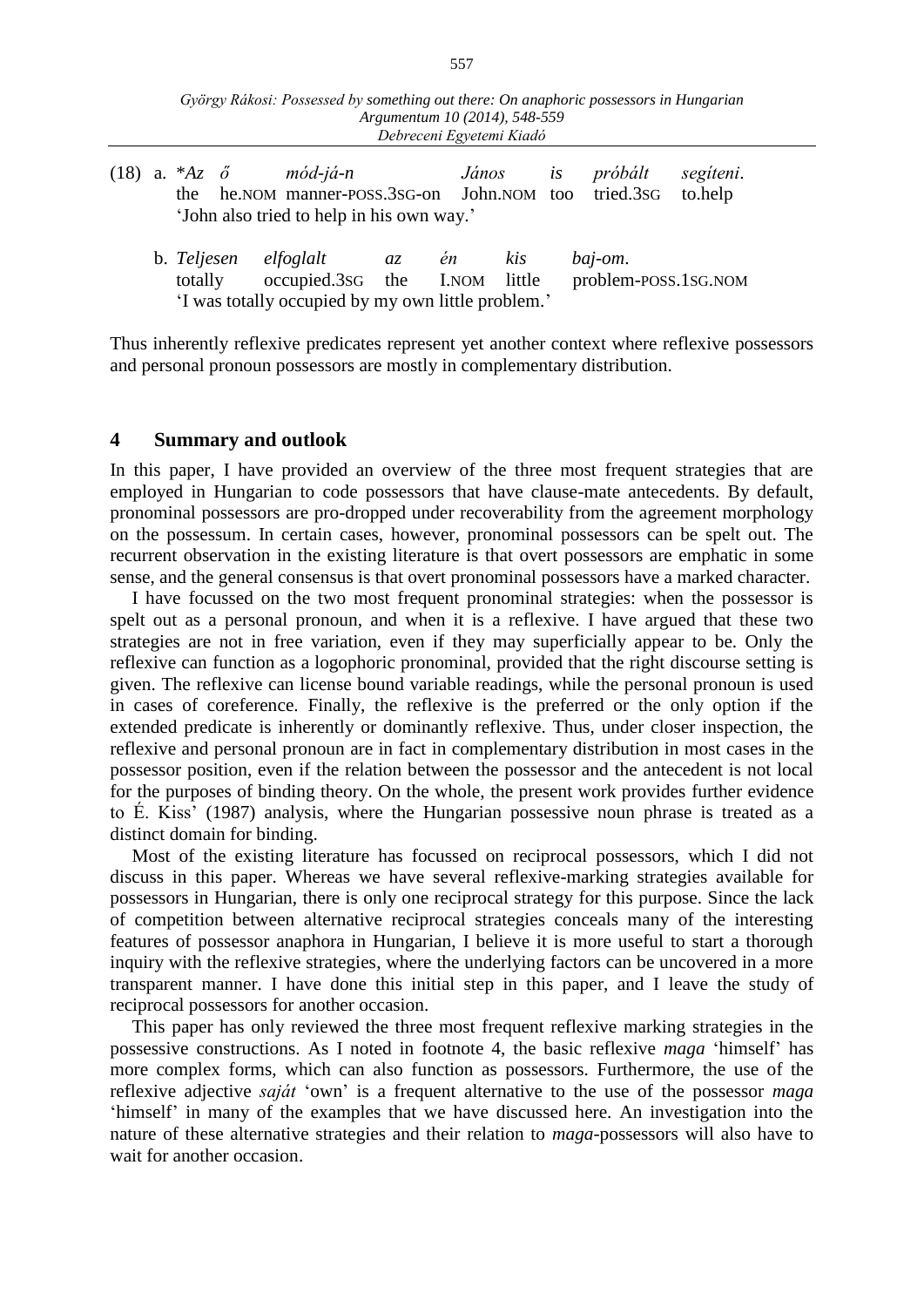#### **References**

Bartos, H. (1999): *Morfoszintaxis és interpretáció. A magyar inflexiós jelenségek szintaktikai háttere* [Morphosyntax and interpretation. The syntactic background of Hungarian inflectional phenomena]. Doctoral dissertation. Budapest: Eötvös University.

Chomsky, N. (1981): *Lecture on Government and Binding*. Dordrecht: Foris.

- Dékány, É. (2011): *A profile of the Hungarian DP. The interaction of lexicalization, agreement and linearization with the functional sequence*. Doctoral Dissertation. Tromsø: University of Tromsø.
- Demján, A. (2007): A névmási birtokos jelzős szerkezetek megjelenése a Tékozló fiú példázatának régi magyar fordításaiban The appearance of pronominal possessor constructions in old Hungarian translations of the Parable of the Prodigal Son]. In: Sinkovics, B. (ed.): *LingDok 6. Nyelvészdoktoranduszok dolgozatai*. Szeged: JATEPress, SZTE Nyelvtudományi Doktori Iskola, 11-28.
- Dikken, M. d. (1999): On the structural representation of possession and agreement. The case of (anti-)agreement in Hungarian possessed Nominal Phrases. In Kenesei, I. (ed.): *Crossing boundaries: Theoretical Advances in Central and Eastern European Languages*. Amsterdam: John Benjamins, 137-178.
- É. Kiss, K. (1987): *Configurationality in Hungarian*. Budapest: Akadémiai Kiadó.
- É. Kiss, K. (2002): *The syntax of Hungarian*. Cambridge: Cambridge University Press.
- Laczkó, T. (1995): *The Syntax of Hungarian Noun Phrases: A Lexical-Functional Approach*. Frankfurt am Main: Peter Lang.
- Laczkó, T. (2007): Revisiting possessors in Hungarian DPs: A new perspective. In: Butt, M. & King, T.H. (eds.): *Proceedings of the LFG07 Conference*. Stanford: CSLI Publications, Stanford, 343-362.
- Laczkó, T. (2013): On a much debated Hungarian predicate. Verb or participle? Syntactic or lexical treatment? *Argumentum* 9, 239-267.
- Pollard, C. & Sag, I.A. (1992): Anaphors in English and the scope of binding theory. *Linguistic Inquiry* 23.2, 261-303.
- Reinhart, T. & Reuland, E. (1993): Reflexivity. *Linguistic Inquiry* 24.4, 657-720.
- Reinhart, T. (2006): *Interface strategies: Optimal and costly computations. Linguistic Inquiry Monograph* 45. Cambridge, MA: The MIT Press.
- Rákosi, Gy. (2011): Összetett visszaható névmások a magyarban Complex reflexive pronominals in Hungarian]. In: Bartos, H. (ed.): **Általános Nyelvészeti Tanulmányok XXIII**. Budapest: Akadémiai Kiadó, 351-376.
- Szabolcsi, A. (1994): The Noun Phrase. In Kiefer, F. & É. Kiss, K. (eds.): *The syntactic structure of Hungarian*. *Syntax and Semantics 27*. New York: Academic Press, 179-275.
- Szabolcsi, A. & Laczkó, T. (1992): A főnévi csoport szerkezete [The structure of the noun phrase. In Kiefer, F. (ed.): *Strukturális magyar nyelvtan 1. Mondattan.* Budapest: Akadémiai Kiadó, Budapest, 181-298.